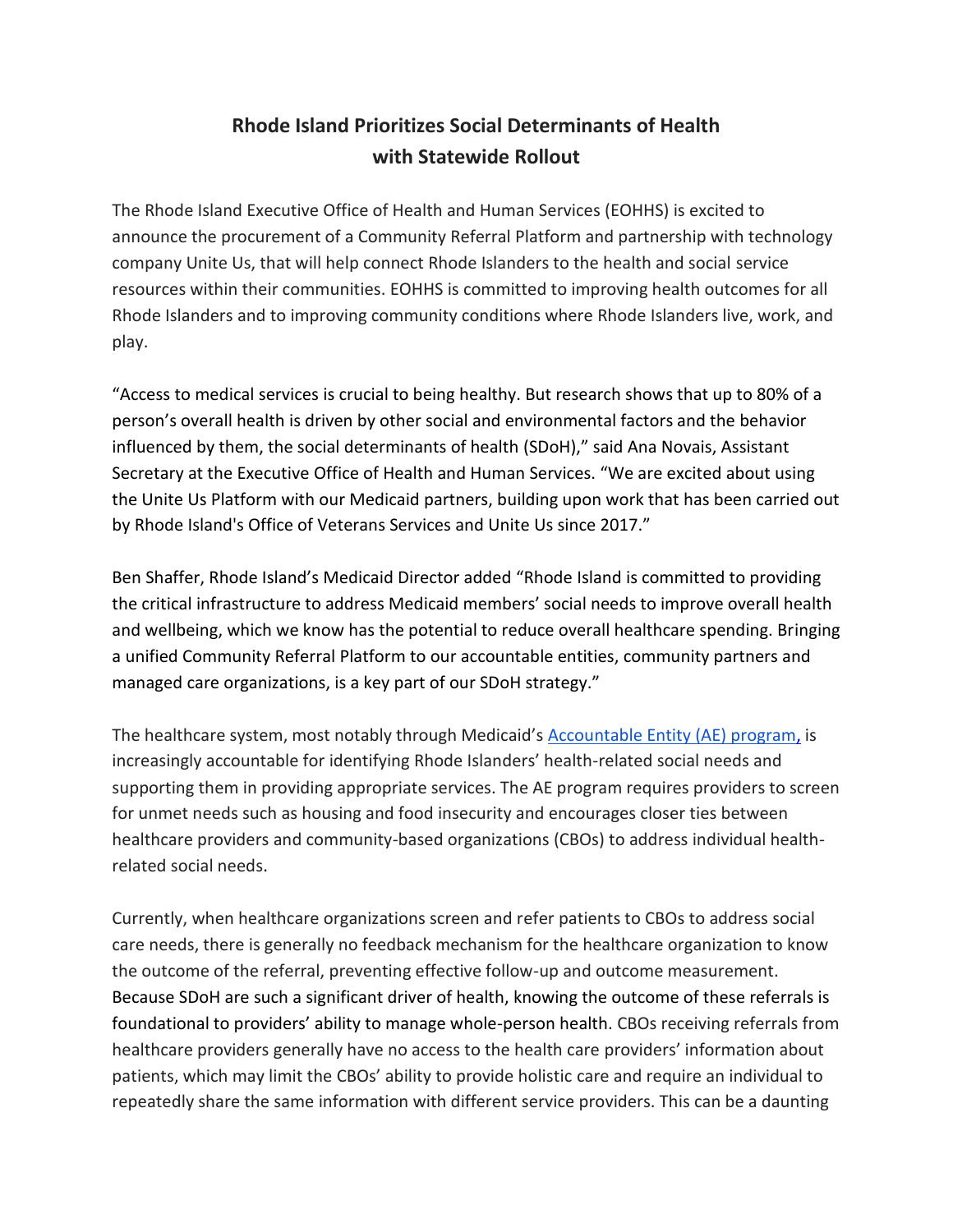process for the individual. Relying on anecdotal information is widely unreliable. In order to effectively address health-related social needs, there must be a way to document system-level service delivery data more intentionally.

Following significant stakeholder engagement and public dialogue as of late 2020, EOHHS published the [Health System Transformation Project Social Determinants of Health Investment](https://eohhs.ri.gov/sites/g/files/xkgbur226/files/2021-03/HSTP%20Social%20Determinants%20of%20Health%20Investment%20Strategy_Final.pdf)  [Strategy.](https://eohhs.ri.gov/sites/g/files/xkgbur226/files/2021-03/HSTP%20Social%20Determinants%20of%20Health%20Investment%20Strategy_Final.pdf) This plan describes the vision and purpose of the Community Referral Platform in more detail, as a solution that directly responds to the infrastructure needs articulated by AEs and CBOs to enable better coordination.

The Community Referral Platform (CRP) from [Unite Us](https://uniteus.com/unite-us-launches-a-coordinated-care-network-to-address-social-determinants-of-health-in-the-keystone-state/?utm_term=&utm_campaign=Healthcare+Awareness+Campaign&utm_source=adwords&utm_medium=ppc&hsa_acc=1725281010&hsa_cam=2086696035&hsa_grp=80873923670&hsa_ad=452502957584&hsa_src=g&hsa_tgt=dsa-484862941806&hsa_kw=&hsa_mt=b&hsa_net=adwords&hsa_ver=3&gclid=Cj0KCQjw1a6EBhC0ARIsAOiTkrHAA8RuYO4_LIQxpFK66ULc_CcvSm45xrJQCta71oOO3vrqzN_d5MEaAhnsEALw_wcB) offers a seamless, accessible, and secure solution. The Platform will support AEs in systematically screening for members' health-related social needs, identifying appropriate resources in the community, referring members to those resources, and effectively coordinating service delivery and follow-up with CBOs. The system will be able to initiate referrals and enable the CBO to close the loop on each case file, informing the referring provider of the status or outcome of the referral. Unite Us has vast experience in implementing its highly regarded solution in other states and health systems. Such partnerships include the states of North Carolina, Virginia, Oklahoma and New Hampshire, and enterprise arrangements with multi-state organizations such as Kaiser Permanente and CommonSpirit.

"Having EOHHS' support is critical to the continued success of the [Unite Rhode Island](https://rhodeisland.uniteus.com/about/) network, as it expands across the entire state," says Taylor Justice, Co-founder and President of Unite Us. "We applaud EOHHS' vision to ensure that all Rhode Islanders have equitable, accountable access to health and social care services, and that their zip codes will no longer dictate their health outcomes," he adds.

United Way of Rhode Island is a critical partner in this project by serving as a network coordination center and the home of the statewide 211 call center since 2007 and The POINT Healthy Aging help desk since 2010. The two call centers serve as the front door to social services answering 300,000 calls for assistance in 2020.

Together, these call centers help Rhode Islanders navigate community-based programs and enroll people in services they need. In collaboration with Unite Us, these resources can ensure that clients are connected to the best program to address their needs, that providers are closing the loop on those clients' needs, and that all providers in the network are meeting network standards.